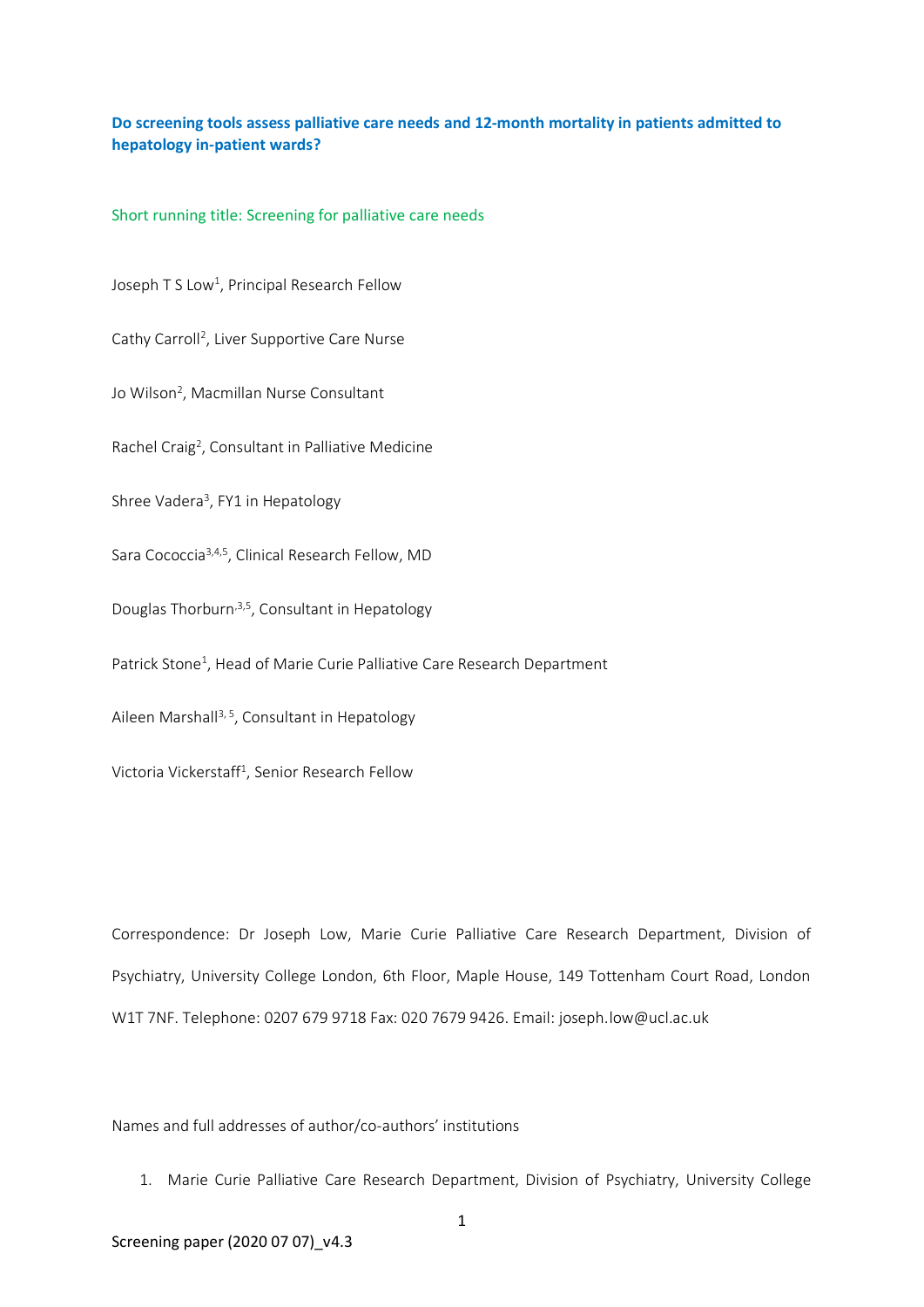London, 6th Floor, Maple House, 149 Tottenham Court Road, London W1T 7NF.

- 2. Palliative Care Department, Royal Free London NHS Trust, Pond Street, London NW3 2QG.
- 3. Sheila Sherlock Liver Unit, Royal Free Hospital & University College London,
- 4. First Department of Internal Medicine, San Matteo Hospital Foundation, University of Pavia, Pavia, Italy
- 5. Institute of Liver and Digestive Health, UCL Royal Free Campus, Pond Street, London, NW3 2QG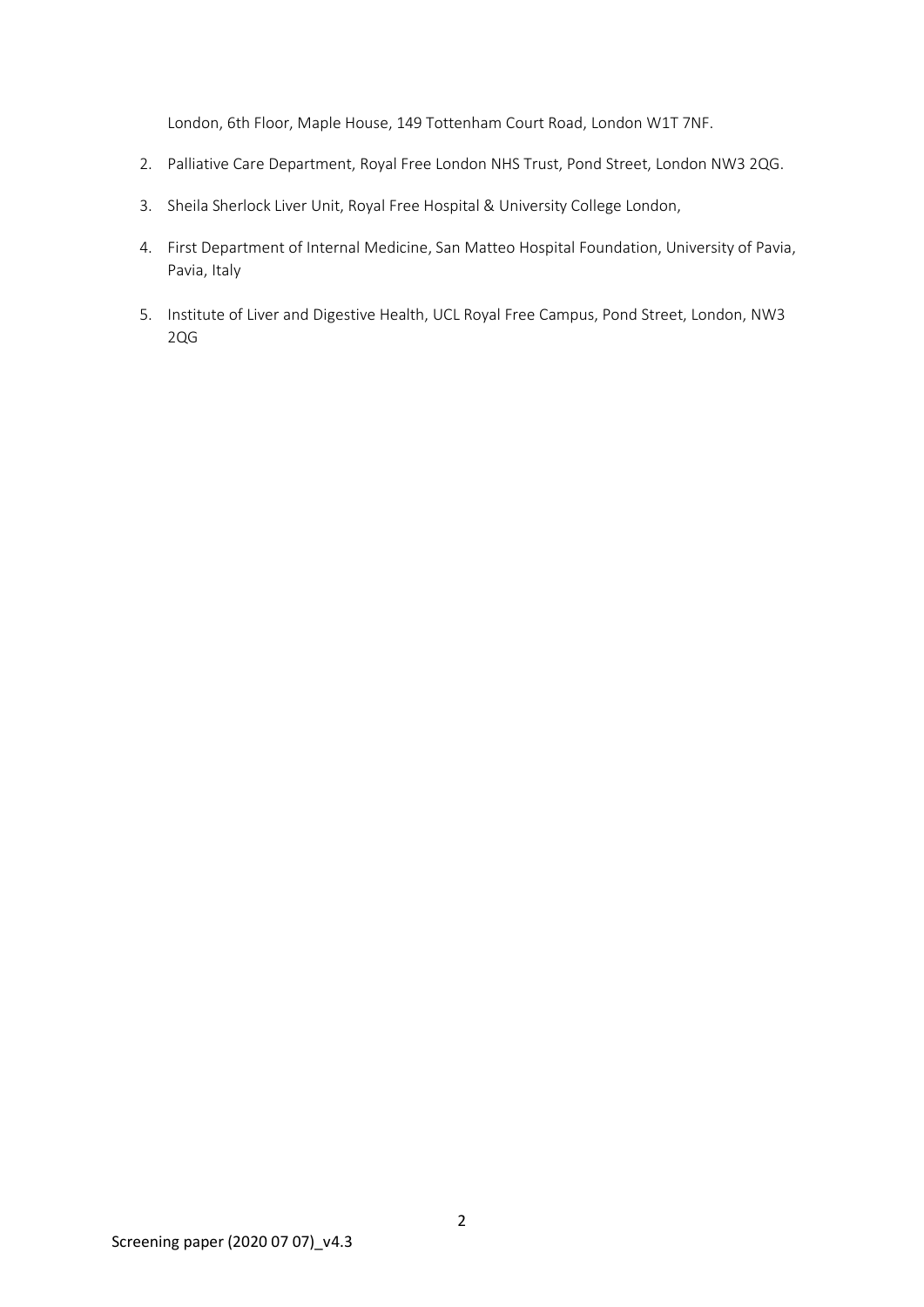#### **Declarations**

Ethics approval and consent to participate: This study was conducted as a part of Quality Improvement project for the Royal Free NHS Foundation Trust and registered with the Royal Free Quality Governance Department (RF265-19/20) and, as such, no Research Ethics Committee (REC) approval was required.

Competing interests: The authors of this paper have nothing to disclose.

Consent for publication: Not applicable

Data availability statement: The datasets generated and/or analysed during the current study are available from the corresponding author on reasonable request.

Funding: This study received no specific grant from any funding agency in the public, commercial or not-for-profit sectors, but the research department responsible for conducting this study receives core funding from Marie Curie (Grant reference: MCCC-FPO-16-U). PS, JTSL and VV's posts are supported by Marie Curie core and programme grant funding (grants MCCC-FCO-16-U and MCCC-FPO-16-U). The funder played no role in the collection, analysis and interpretation of data, in the writing of the report; and in the decision to submit the article for publication.

Authors contributions: JTSL, CC, JW, RC, PS, AM, DT and VV were responsible for the study concept and design; CC, RC and JW were responsible to the acquisition of the data; JTSL, CC, JW, RC, PS, AM, DT and VV were responsible for analysis or interpretation of the data; JTSL, drafted the initial manuscript; CC, JW, RC, PS, AM, DT and VV revised the manuscript critically for important intellectual content; all authors gave the final approval of the version to be published.

Acknowledgements: We would like to acknowledge Marie Curie for providing funding for the Research Department responsible for conducting this study (Grant reference: MCCC-FPO-16-U). We acknowledge the support of the UCLH BRC (Biomedical Research Centre).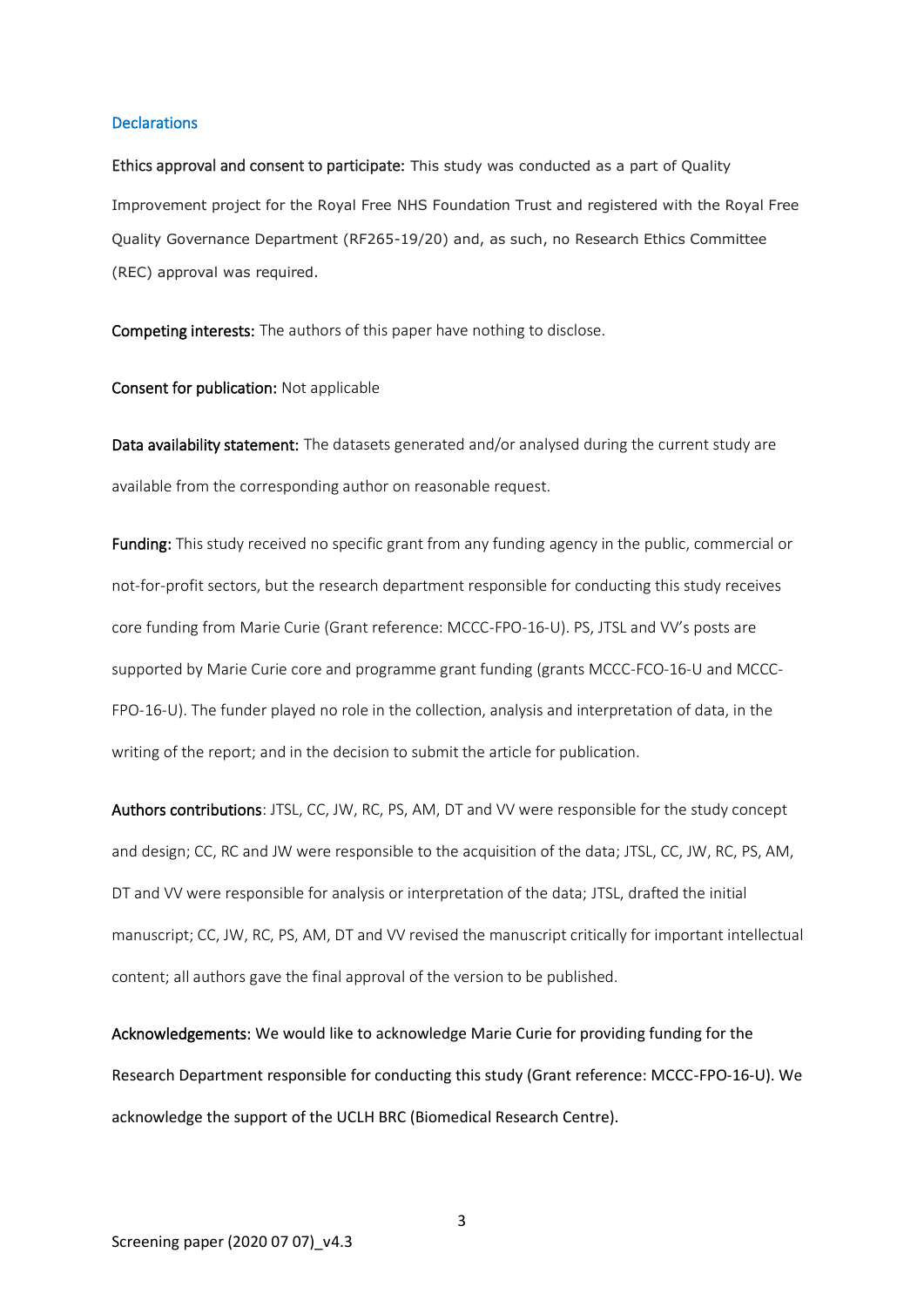#### **ABSTRACT**

**Background:** Many liver patients have unmet palliative care needs, but liver clinicians are unclear whom to refer to specialist palliative care (SPC). The Supportive and Palliative Care Indicator Tool (SPICT) and the Bristol Prognostic Screening Tool (BPST) could help identify suitable patients, but neither has been tested for this role. This study evaluated their role as screening tools for palliative care needs and for predicting 12-month mortality.

**Methods:** A case notes review of hepatology in-patients who were not peri- and post-transplant status, was conducted in one tertiary unit. Main outcomes were: clinical judgement of need for SPC referral, BPST scores, SPICT attribution of caseness, and 12-month survival status. Discriminatory ability of tools were assessed using sensitivity, specificity, positive predictive value (PPV), negative predictive value (NPV) and area under the Receiver Operating Characteristic (AUROC) curve.

**Results:** 117 medical notes were reviewed for survival analysis, 47 of which were additionally assessed for suitability for SPC referral, using clinical judgement. SPICT (Sensitivity=93%; PPV=93%; AUROC= 0.933) and BPST (Sensitivity=59%, PPV=79%, AUROC=0.693) demonstrated excellent and good performance respectively in predicting patients' need for SPC referral. SPICT and BPST only had moderate ability at predicting death at 12 months (PPV: 54% and 56% respectively).

**Conclusion:** SPICT and BPST show potential as screening tools for identifying patients for referral to SPC. Further work is needed to determine how to implement these tools in a clinical setting.

**Key words:** advanced liver disease, screening, palliative care, health service research, cirrhosis **Abstract word count: 229 words (max 250 words)**

**Manuscript Word count: 2758 words (max 2500)**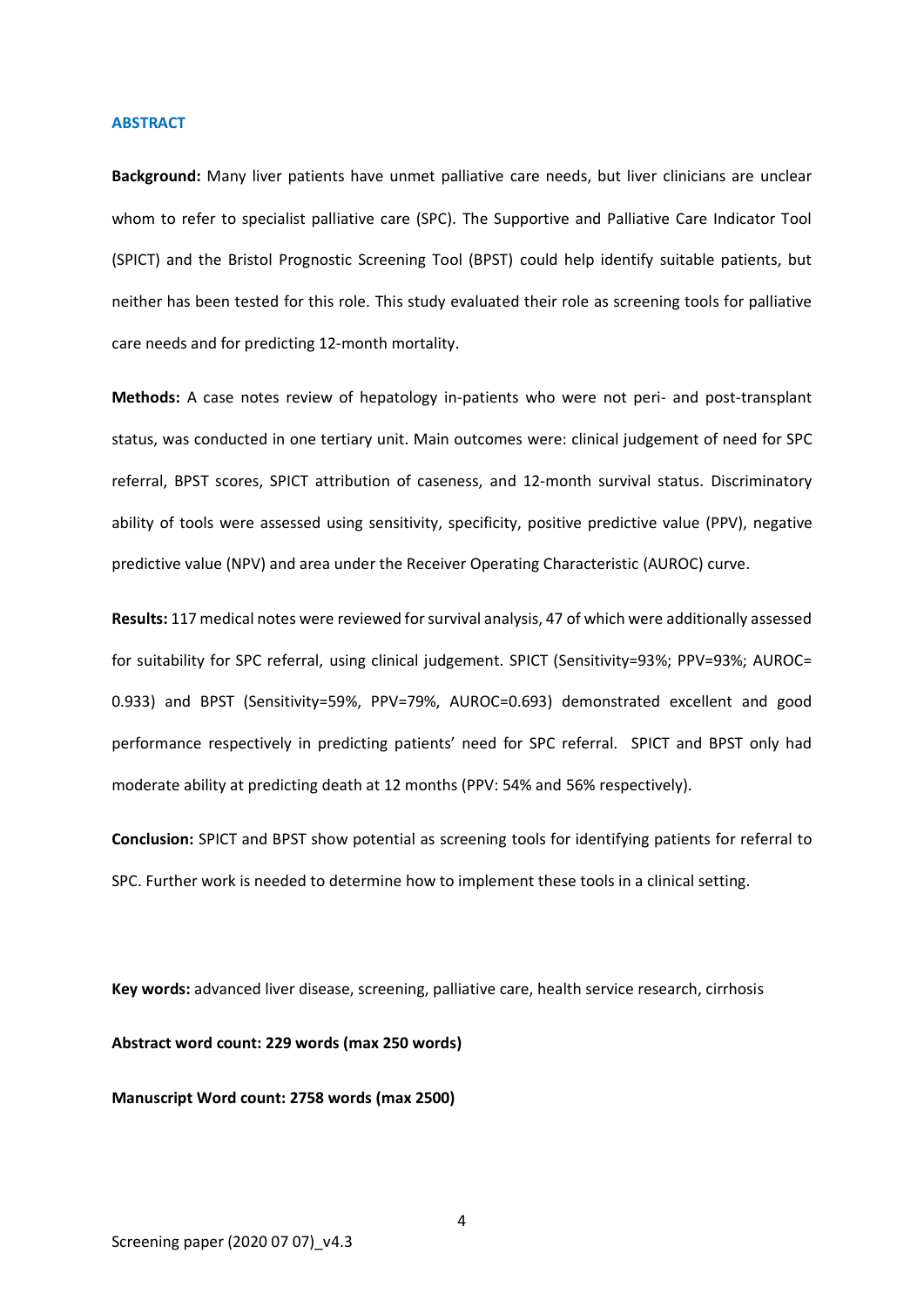# **Key messages**

### **What is already known about this subject?**

- Many people with liver disease have significant symptom burden and unmet psychosocial which would benefit from specialist palliative care input.
- Liver clinicians are unclear on which patients would benefit from referral to SPC.
- Two screening tools (SPICT and BPST) are available which may be able to identify individuals with unmet palliative care needs.

## **What are the new findings?**

• The SPICT and the BPST show good ability to screen for individual patients who would be considered appropriate referrals to specialist palliative care.

# **How might it impact on clinical practice in the foreseeable future?**

- Liver clinicians, working in conjunction with specialist palliative care, can use these screening tools to identify suitable patients attending Hepatology in-patient wards who are not peri and posttransplant status, and who would benefit from input from specialist palliative care.
- Discussions about future preferences for care should be initiated for individuals identified as a positive case on these screening tools.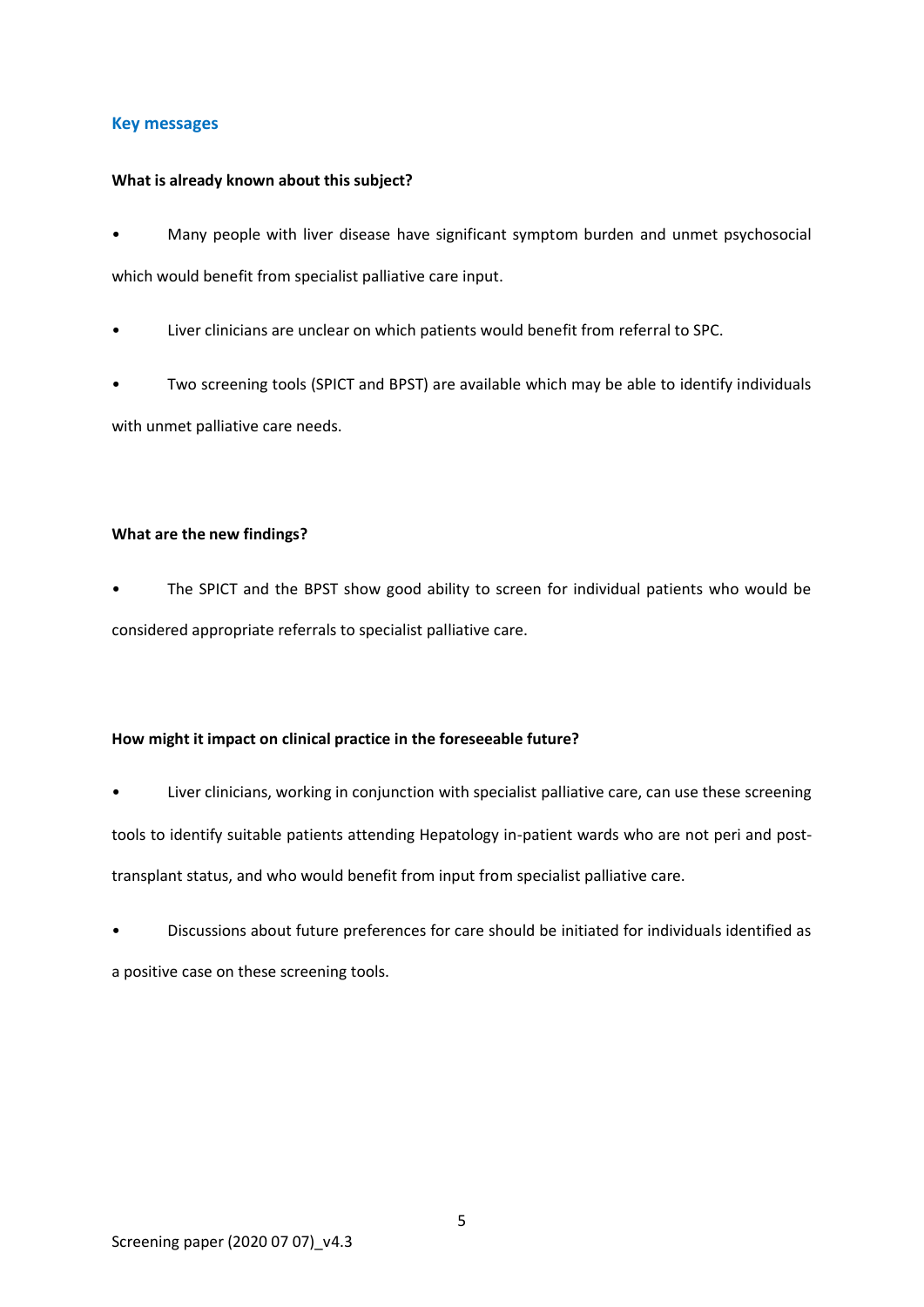#### **INTRODUCTION**

Liver disease is a growing international public health problem (1-4) and a leading cause of mortality in many high-income countries (5, 6). End stage liver disease (ESLD) represents the point when severe liver scarring has occurred, commonly known as cirrhosis. Although ESLD is synonymous with decompensated cirrhosis, a person may initially show no symptoms, a state known as compensated cirrhosis, where the liver is still able to function. Decompensated cirrhosis occurs at the point of liver failure, leading to serious complications and increased mortality (7). People with ESLD have significant symptom burden, high levels of psychological distress and unmet psychosocial and informational needs (8). Liver clinicians feel unable to deliver appropriate support for this group to manage their symptoms or to communicate with them effectively about prognosis (8-10). They recognise that specialist palliative care (SPC) play a role in caring for patients with ESLD. Limited research has suggested that early palliative care input to this patient group (11) is acceptable, with its potential to improve both symptom management and psychological distress (12). However, liver clinicians are unclear about when to refer to SPC, partly due to the uncertain prognosis. (13).

A brief tool identifying which individual patients with ESLD could benefit from SPC would be useful in supporting liver clinicians to make referrals. The Bristol Prognostic Screening Tool (BPST)(14) and the Supportive and Palliative Care Indicators Tool (SPICT)(15), both developed in the United Kingdom (UK), may be suitable for this role. Some work has evaluated their role in predicting mortality one year postindex admission (14, 15), but none has evaluated whether these tools enable liver clinicians to make appropriate referrals to SPC.

A screening tool would be helpful for identifying individuals with unmet palliative care needs from among the wider group of liver inpatients (who may or may not have ESLD). A health improvement project initiated by the Royal Free palliative care and hepatology teams aims to improve the integration of the SPC team with the hepatology team. One of its key goals was to explore which tool would be most useful for identifying patients for multi-disciplinary team (MDT) discussion. To explore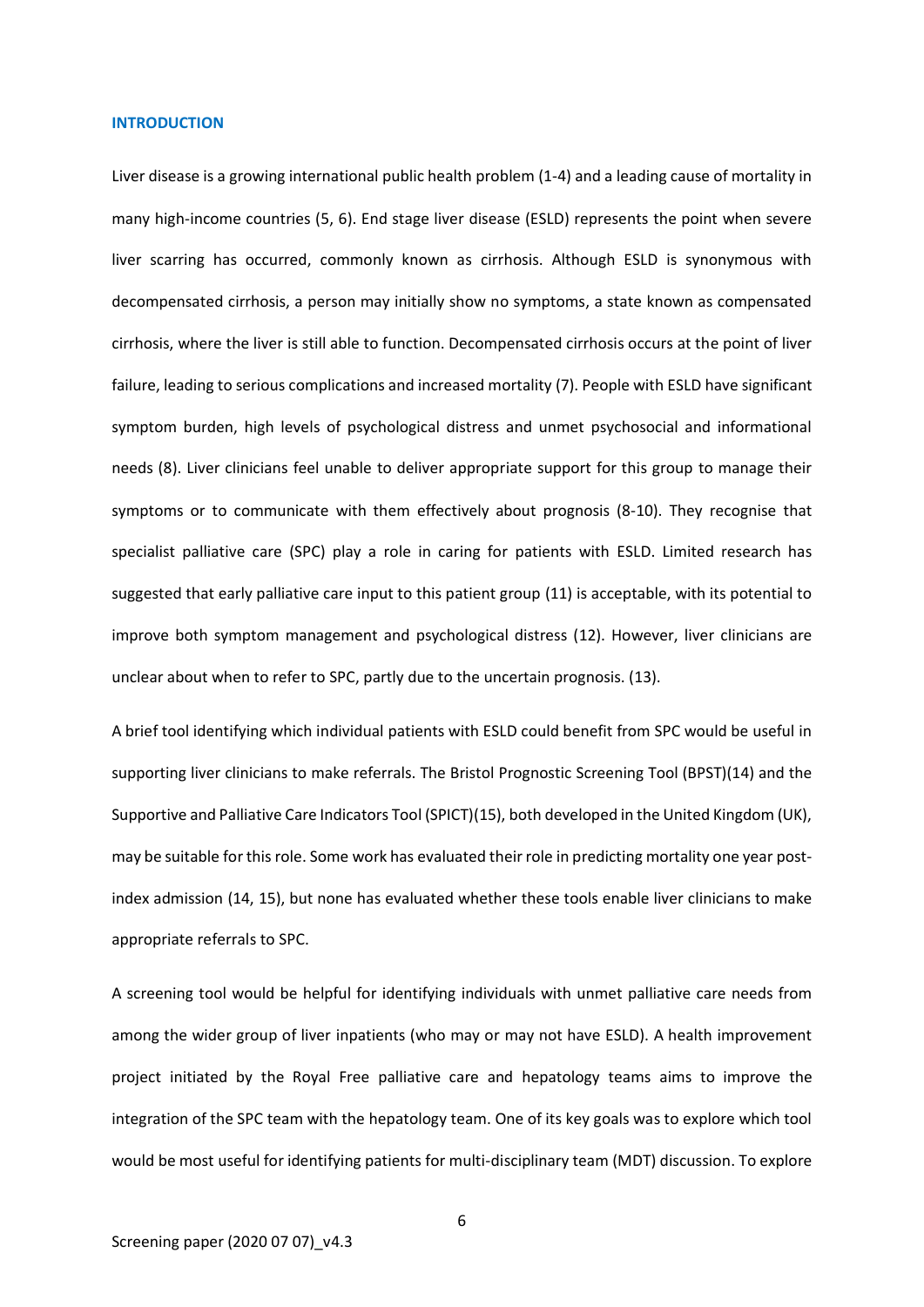this, we evaluated BPST and SPICT as tools: to identify which hospital in-patients with liver problems admitted under hepatology services, were in need of referral to specialist palliative care; and to predict mortality at 12 months. This paper reports on findings from the analysis conducted using data from patients who were neither peri-transplant nor post-transplant.

#### **METHODOLOGY**

#### *Study setting and participants*

Patients admitted to the hepatology ward at a tertiary liver unit in London (UK) between April 2018 to February 2019, were eligible. Our study sample included all patients with liver disease (e.g. those with alcohol-related liver disease, hepatitis) under the care of the hepatology and whose medical notes were present on the days where the case note review was being conducted. Those with or without a diagnosis of cirrhosis were included in the sample. We excluded all peri- or post-transplant patients, those were not under the care of the hepatology team, or whose notes were not available on the ward at the time of the case note review

### *Evaluation of the screening tools*

We evaluated both the BPST and SPICT as screening tools to determine if patients required referral to SPC, and as prognostic tools to predict survival at 12 months.

There is no gold standard for assessing whether a patient would benefit from SPC input. For this study, the performance of the screening tools was compared against clinical judgement by one of three SPC team members (CC, JW, RC). Team members used a *pro forma* to review patients' notes and determine whether they had: a life-limiting disease, a potentially life changing/limiting diagnosis, a need for a holistic assessment (Appendix I).The pro-forma was specifically created for this review as a way of recording the opinion of specialist clinicians about patients' suitability for a palliative care referral. In developing this 'gold standard', the three members of the specialist palliative care team (a palliative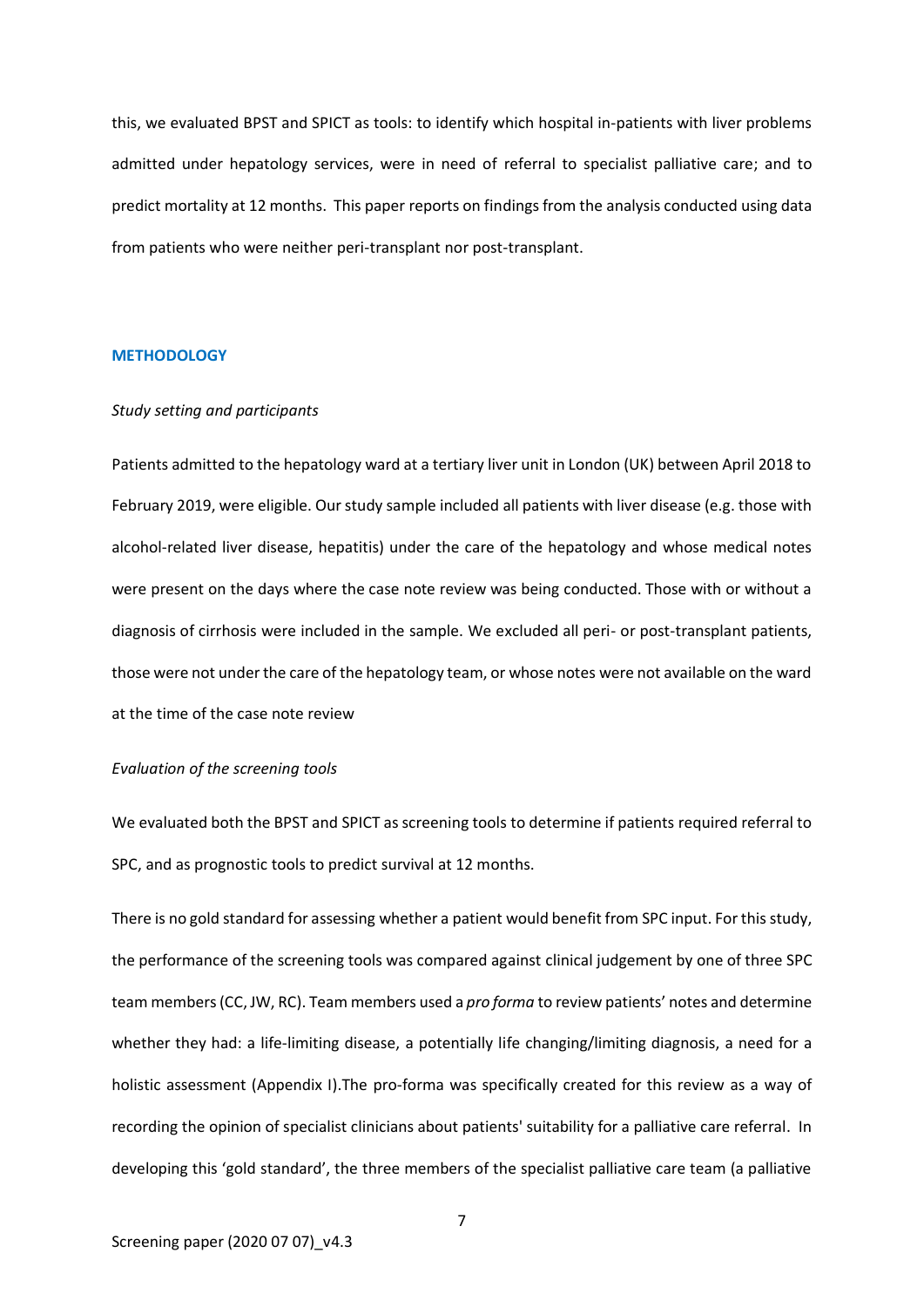medicine consultant - RC, a palliative care nurse consultant - JW and a hepatology/palliative care clinical nurse specialist – CC) used both their specialist knowledge and guidance from the document 'Ambitions for palliative and end of life care: a national framework for local action: 2015–2020 (16), in identifying the criteria for referral. Survival status at 12-months post-screening was used to evaluate the ability of the screening tools to predict prognosis.

### *Screening / prognostic tools*

### BPST (14).

BPST assesses five criteria (Child Pugh Grade C; >2 liver-related admission over the last 6 months; ongoing alcohol use for patients with alcohol-related liver disease; unsuitable for transplant work-up; and WHO performance status 3-4). Patients score one point if they meet any of these criteria. Scores range between 0 – 5, with higher scores representing more severe disease and poorer prognosis. For patients fulfilling at least 3 of these criteria (i.e. cumulative score of ≥3) a specific supportive care package should be triggered. This score was recommended by the authors of this tool as the best cutoff score in predicting mortality one year post-assessment, taking into account PPV 81.8%, sensitivity 75.0% and specificity 83.8%.(14)(Appendix II).

### **SPICT** (15).

SPICT is a two-tier screening system in which each patient is first screened using the top section looking at 'general indicators of poor and deteriorating health'. If no items on this section apply to the patient, that patient is considered a negative case and would not be referred for SPC. If any items on this section applies, the patient is further screened using the 'clinical indicators of one or multiple lifelimiting conditions' section (covering clinical issues related to eight types of chronic diseases). If the patient additionally scores positively on at least one item from this section, the patient is considered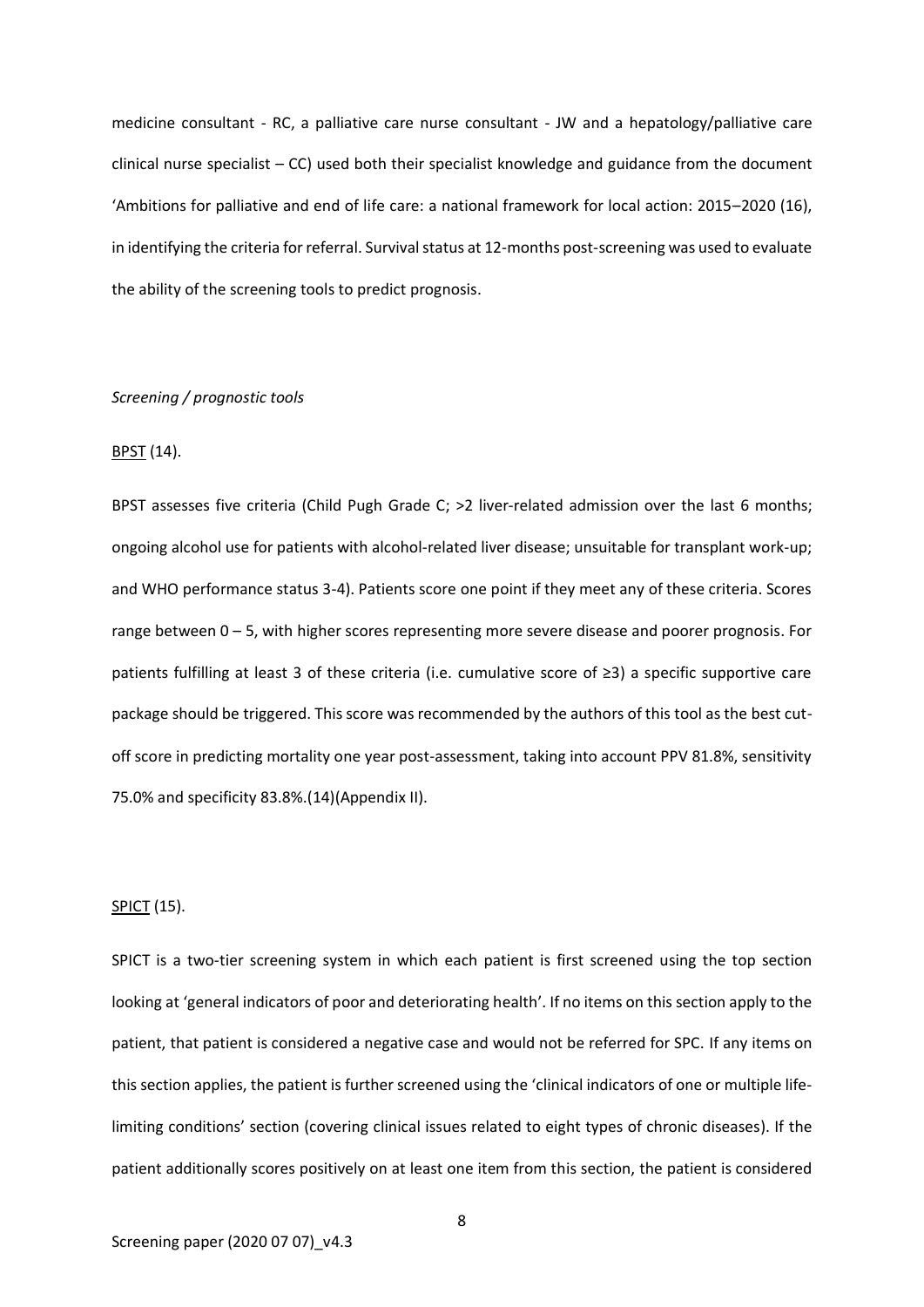a positive case for referral to SPC. A pragmatic approach was used by the assessment clinical team in assessing this section, taking into account co-morbidity from the different organ dysfunctions in addition to liver disease. The SPICT tool does not claim to be a prognostic indicator tool (Appendix III).

### *Other data collected*

Data were also collected on gender, age, and cause and severity of liver disease (MELD score). To calculate the MELD score, the following data were collected on the dates when the assessments were conducted: serum bilirubin, serum creatinine, International normalised ratio for prothrombin time (INR).

# *Data collection*

A case-note review of medical notes was conducted on eligible patients who were on the hepatology ward on 14 days during April 2018 – February 2019 (these 'census' dates were chosen for convenience).

On census dates, data were collected on SPICT and BSPT from eligible patients' notes and survival statuses were checked at 12 months. On the last six census dates, notes were additionally scrutinised by expert clinicians to determine suitability of referral to specialist palliative care. The decision to evaluate the ability of the two screening tools to identify which patients were suitable for specialist palliative care referral evolved after the initial review (on survival prediction) had started, hence the delay in collecting these data. A hepatology clinical fellow (SC) and a junior doctor (SV) extracted demographic and clinical data for all patients retrospectively.

*Evaluating the ability of BPST and SPICT in identifying specialist palliative care need*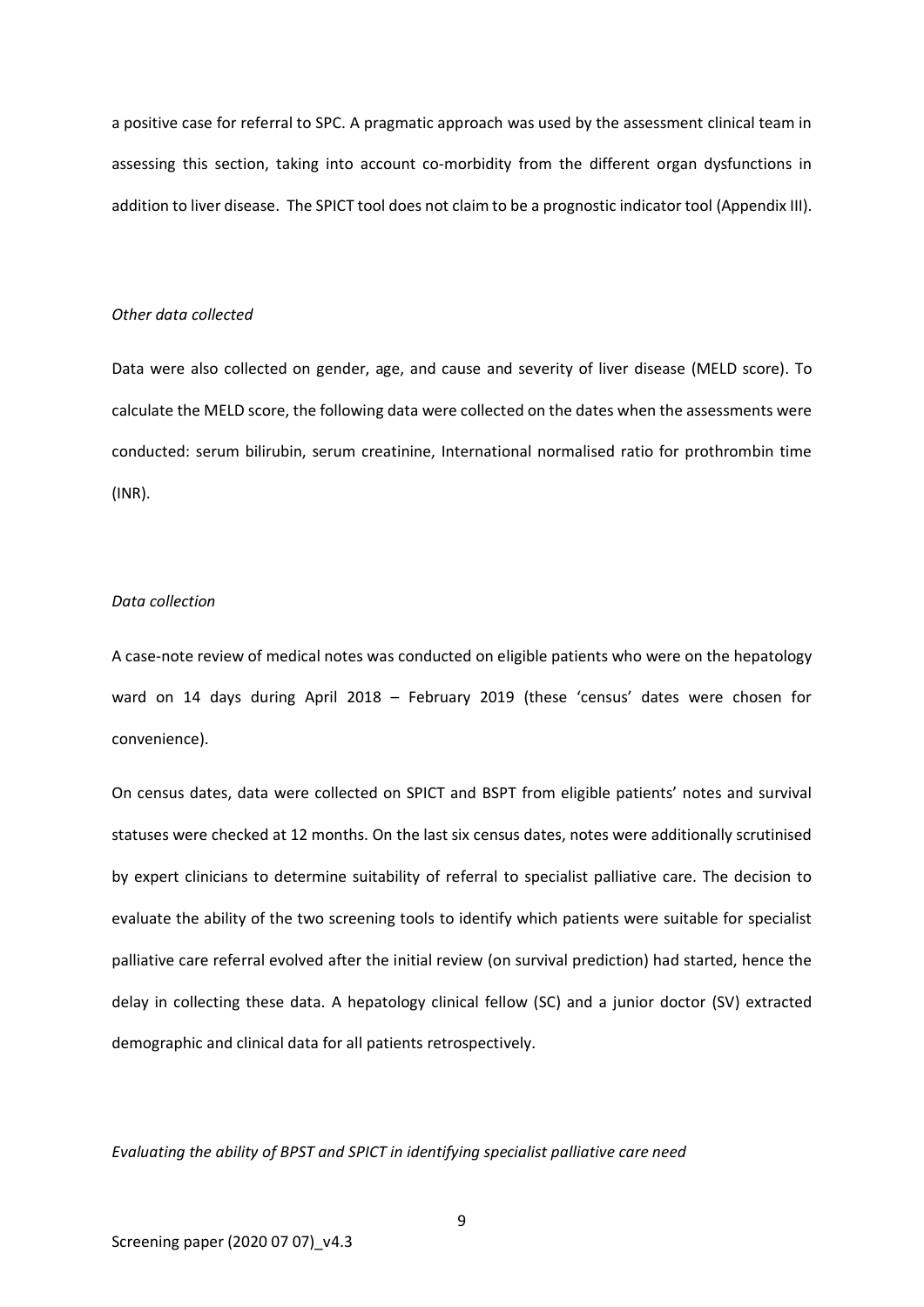Three SPC clinicians (CC, JW, RC) first met to discuss the key criteria for referring patients to specialist palliative care. They then reviewed medical notes for all eligible hepatology inpatients present on the wards on six 'census' days (July 2019 to February 2020). Each clinician reviewed one third of the notes independently to determine whether patients had specialist palliative care needs, using a *pro forma* (Appendix I). Once the clinical assessment was completed, relevant information were extracted from the medical notes, to calculate BPST scores and to determine whether patients were identified as in need of SPC referral according to SPICT. To ensure validity and reliability of clinical assessments about specialist palliative care need, at least 10% of medical notes were independently reviewed by a different assessor.

### *Evaluating the ability of the BPST and SPICT in predicting 12 month mortality*

A clinical nurse specialist (CC) reviewed medical notes for all eligible hepatology inpatients present on the wards on 8 census days (April 2019 to September 2020). CC extracted relevant information from medical notes to calculate BPST scores and to determine whether patients were identified as in need of SPC referral according to SPICT. For patients present on wards on the remaining six census days, we used BPST scores and the SPICT rating assessed by the three palliative care clinicians (see previous section). CC followed up survival status of all these patients at 12 months.

#### *Statistical analysis*:

All data were entered into an Excel spreadsheet and checks were performed to identify which patients had repeated observations over different time-points. Data entries were double-checked to ensure accuracy. If patients were present on the ward on more than one of the census dates, only the first observation was used for analysis. Data were analysed using Stata version 14.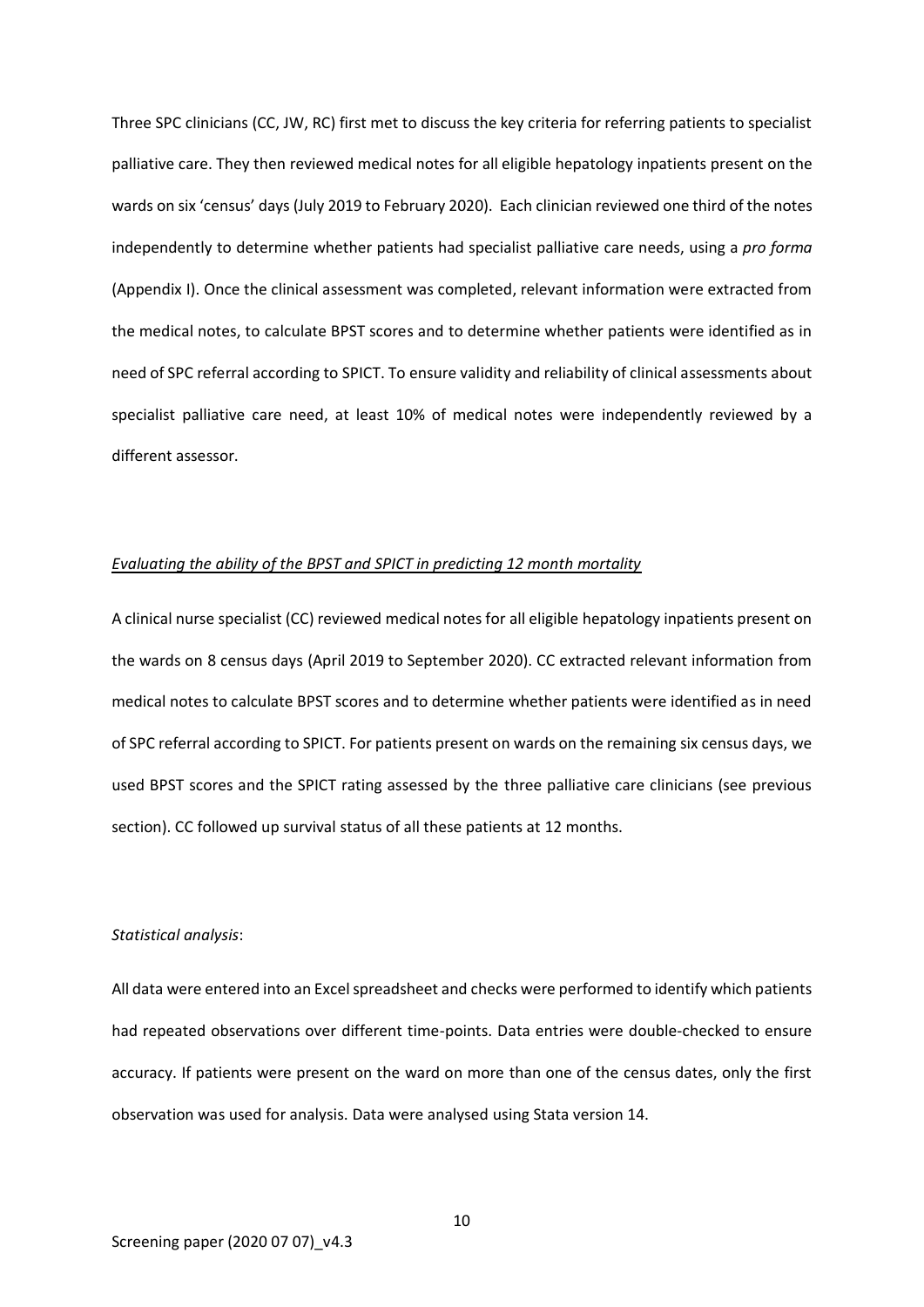- 1. Discriminatory ability was assessed using sensitivity (ability to recognize those suitable for referral to SPC/dying in specific timeframe), specificity (ability to recognize those not suitable for referral to SPC/dying in a specific timeframe), positive predictive value (PPV; proportion of those who were referred/died during the timeframe when referral/dying was predicted) and negative predictive value (NPV; the proportion of those who were referred/survived when referral/surviving was predicted). The area under the Receiver Operating Characteristic (ROC) curve (AUROC) was used to assess:
	- a) The performance of SPICT and BPST in predicting need for SPC referral when compared with clinical judgement from SPC clinicians.
	- b) The performance of SPICT and BPST in predicting 12 month mortality.

AUROC, values of between  $\geq 0.7$  and < 0.8 are considered to represent good discrimination, values of between ≥ 0.8 and < 0.9 are considered excellent, and values ≥ 0.9 are considered outstanding (17).

#### *Ethical approval*

This study was conducted as a part of Quality Improvement project for the Royal Free NHS Foundation Trust and registered with the Royal Free Quality Governance Department (RF265-19/20) and, as such, no Research Ethics Committee (REC) approval was required.

### **RESULTS**

The notes of 117 patients were collected on all 14 census days and reviewed for evaluation of SPICT and BPST for survival prediction. The notes of a subsample of 47 patients, collected on the last 6 census days, were also evaluated to determine suitability for referral to SPC (Figure 1). In the 13% (n=6) of 47 notes that were evaluated by two clinicians independently, there was excellent agreement on the need or otherwise for SPC (Agreement =5/6 (83%)).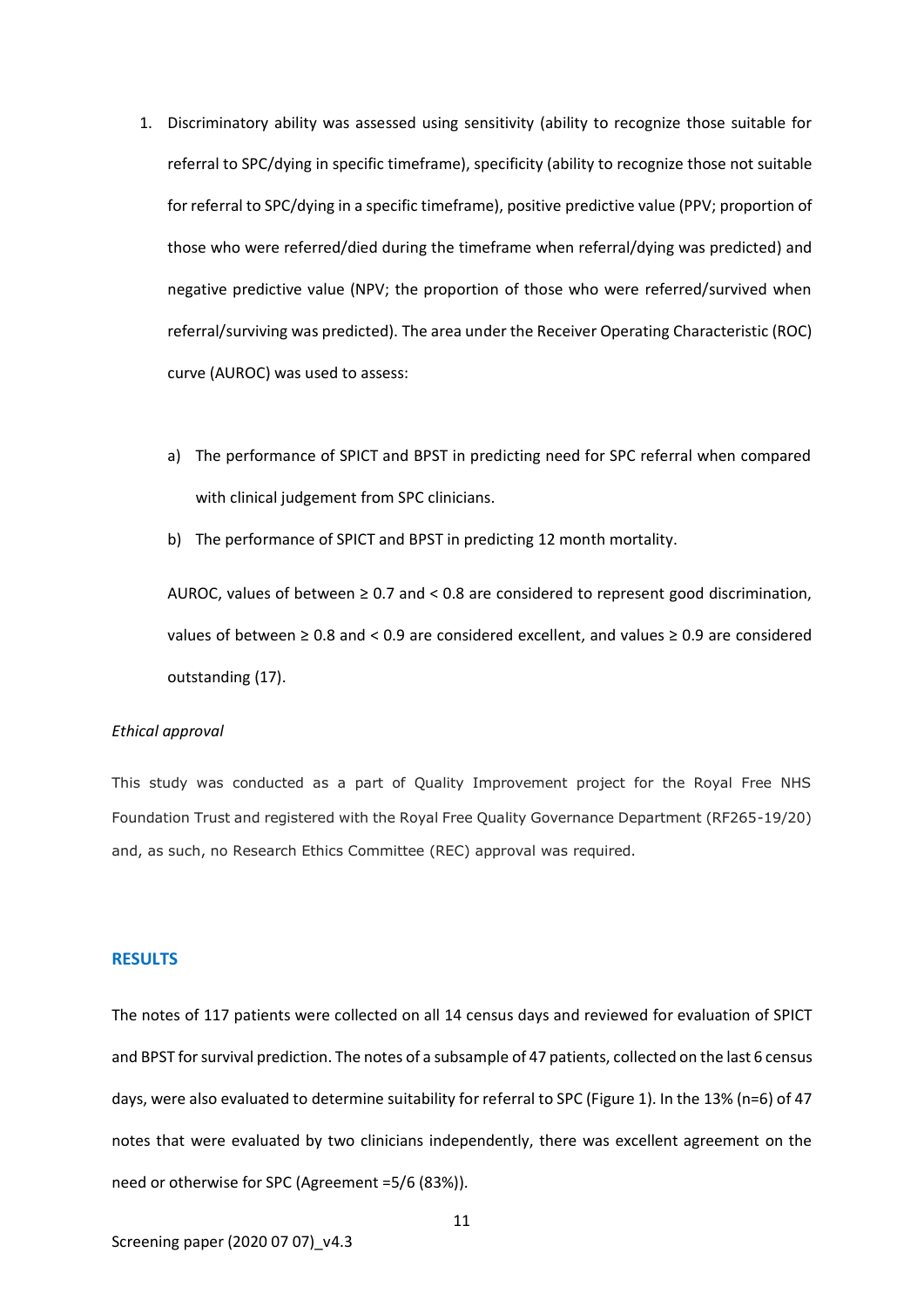#### **Demographic details**

Patients were predominantly male and white, with a mean age of 52 years. Patients had a mean MELD of 16.8. Most were had alcohol-related liver disease, auto-immune or mixed liver disease. A comparison between the full sample with the sub-sample of patients assessed for SPC referral, showed no major discrepancies in key demographic variables (Table 1).

### **BPST and SPICT as predictors of need for referral to specialist palliative care**

Of 47 notes reviewed, 26 (55%) were deemed to have palliative care needs and likely to benefit from referral to SPC. SPICT scores correctly identified whether or not 44/47 (94%) patients required SPC referral. BPST correctly identified 32/47 (68 %) of such patients (Table 2).

SPICT was outstanding (Sensitivity= 96%; PPV=93% and AUROC=0.933) and BPST was good (Sensitivity=58%; PPV=79% and AUROC= 0.693) at predicting need for referral to palliative care (Table 3).

### **Prognostic value of BPST and SPICT in predicting 12-month mortality**

Of 117 patients, 61 (52%) had a positive indication on SPICT and 43 (36%) had a score ≥3 on BPST. Of the 117 patients, 41 (26%) had died within 12 months.

SPICT was 62% (73/117) accurate at predicting 12-month mortality and BPST was 67% (78/116) accurate (Table 2). Sensitivity scores of 81% and 59% and PPV scores of 54% and 56 % for SPICT and BPST respectively suggest that both tools had only moderate ability at predicting 12-month mortality. NPVs of 86 % and 77 % for SPICT and BPST respectively suggest that both tools were excellent at predicting which patients would be alive at 12 months. The AUROC of 0.718 and 0.660 for SPICT and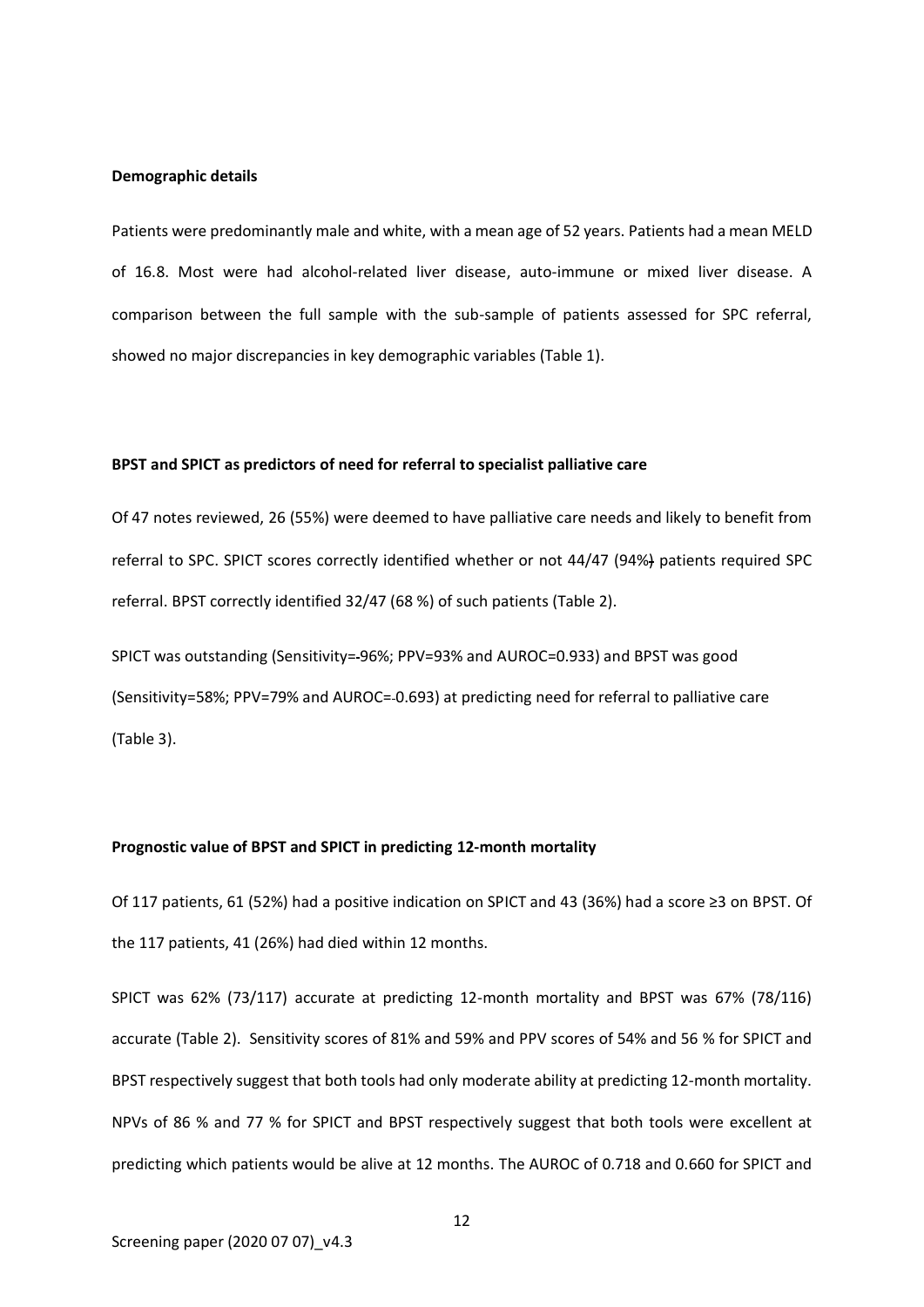BPST respectively showed moderate to good discrimination at predicting which patients would be alive or dead at 12 months (Table 3).

#### **DISCUSSION**

This is the first study to investigate the prognostic value of BPST and SPICT in predicting need for referral to SPC in a population with liver disease admitted to hospital. In this study, we also assessed the ability of BPST and SPICT to predict mortality of patients with liver disease at 12 months. Our findings showed that SPICT and BPST demonstrated good ability to identify which patients would be suitable for SPC referral. SPICT appeared to perform better than BPST at identifying which patients would benefit from SPC referral. However further evaluation of these tools is needed, including studies to explore their implementation in clinical practice or larger scale studies to evaluate their ability to identify liver patients suitable for palliative care referral in more generalist settings. SPICT and BPST only had moderate accuracy at predicting mortality at 12-months. Both sensitivity and AUROC values suggest SPICT was better at detecting 12-month mortality than BPST.

Our evaluation had some limitations. This work was part of a quality improvement project aimed at improving referrals to SPC at a specific hospital in London, so may not be transferrable to other settings. Screening tool scores were calculated using data recorded routinely in medical notes, so relied on the accuracy of the written information. Our gold standard for SPC referral was based on the judgement of clinicians, and further work is needed for external validation of these findings as we assumed that all the information required to calculate the different scores for the clinical assessment, BPST and the SPICT were accurately recorded in the notes. As the BPST was specifically designed not to be used for patients on the transplant list, we excluded both peri- and post-transplant patients from the study analysis. However, these patients make up a significant proportion of in-patients in a liver tertiary specialist unit, who have unmet palliative care needs (18). Brief screening tools would be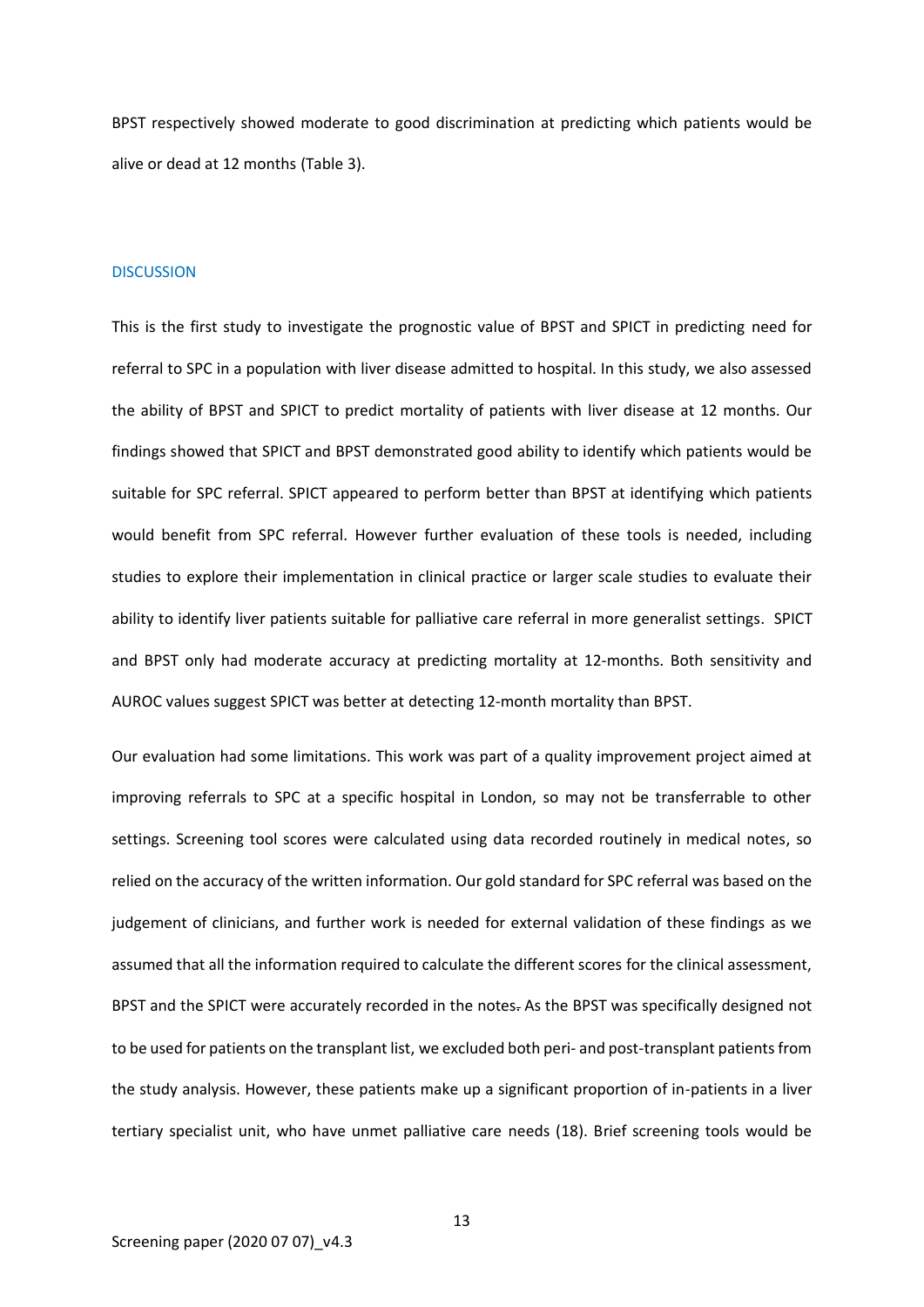useful to address this issue with this group of patients and further more detailed work is required to address this area.

Our findings have several clinical implications. Previous studies have highlighted that liver clinicians are unclear about how to identify which patients would be suitable for SPC referral (8). Our findings provide evidence that patients with unmet palliative care needs at one specialist liver unit not eligible for transplantation could be identified using either SPICT or BPST. From the perspective of the SPC team, this is important as referral to SPC should not just be driven by a short prognosis, but by patients' needs for palliative care. We found that BPST and SPICT were more limited identifying individuals at risk of dying. Nevertheless, the mortality data may be helpful for liver clinicians to think about which patients may benefit from a discussion about their future wishes and advance care planning. Recommendations from United Kingdom (UK) NICE guidance, highlight the importance of identifying adults who may benefit from referral to SPC. Once appropriate patients are identified, this could act as a prompt for liver clinicians (with support from SPC if required) to begin having conversations about future preferences of care (19).

Our findings suggest that both SPICT and BPST can be used as a brief screening tool to identify people admitted as inpatients to a liver ward requiring SPC referral and in predicting 12-month mortality at one large tertiary liver centre in the UK, provided they are not peri- and post-transplant patients. In using the different screening tools in a clinical setting outside a quaternary centre, our own experience suggest that the SPICT was easier to use in a prompt manner, as it could be used more easily by nurses, therapists and doctors in the context of a multi-disciplinary team meeting with a SPICT assessment placed in front of patients' medical notes. In contrast, the BPST may be more appropriate in a medically led clinic where access to blood results, knowledge of ascites and presence of hepatic encephalopathy is readily more available. In addition to larger, prospective studies to confirm these results, co-design studies using mixed methodological or qualitative approaches and involving all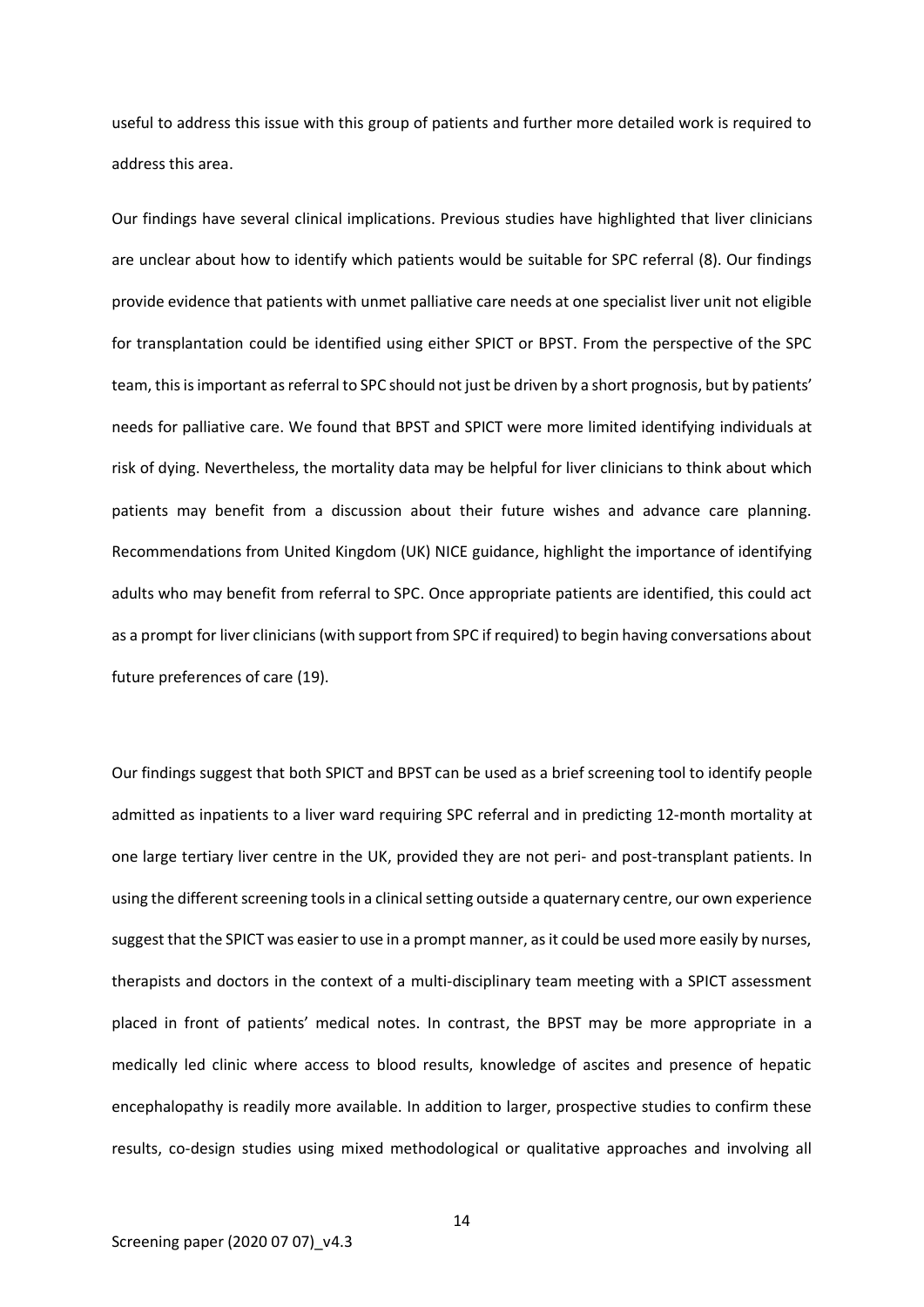potential stakeholders are needed to explore which of these tools are easier to use and how clinicians should implement these tools in clinical practice.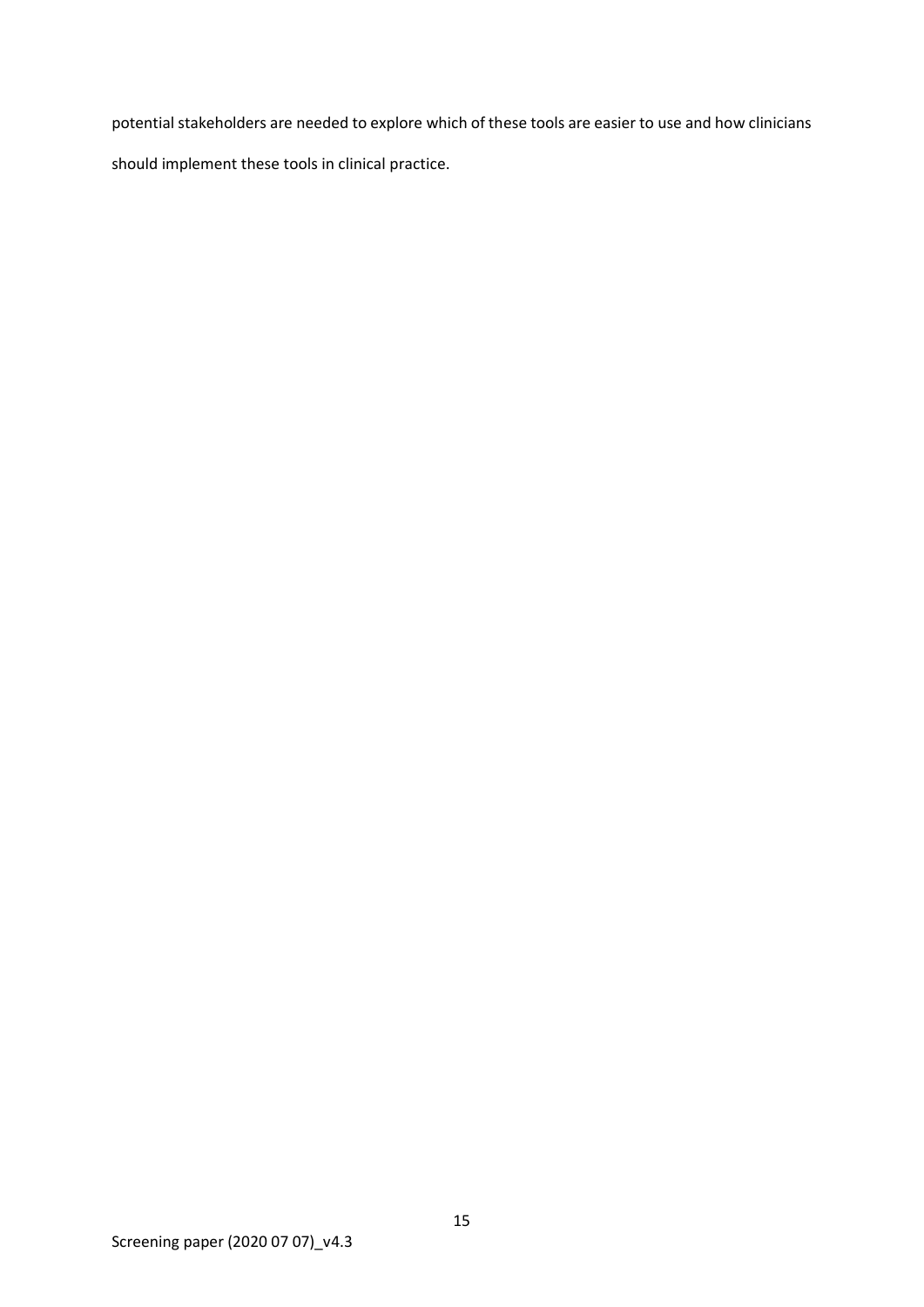# FIGURES:



# Figure 1: Venn diagram illustrating the data collected from notes of 117 patients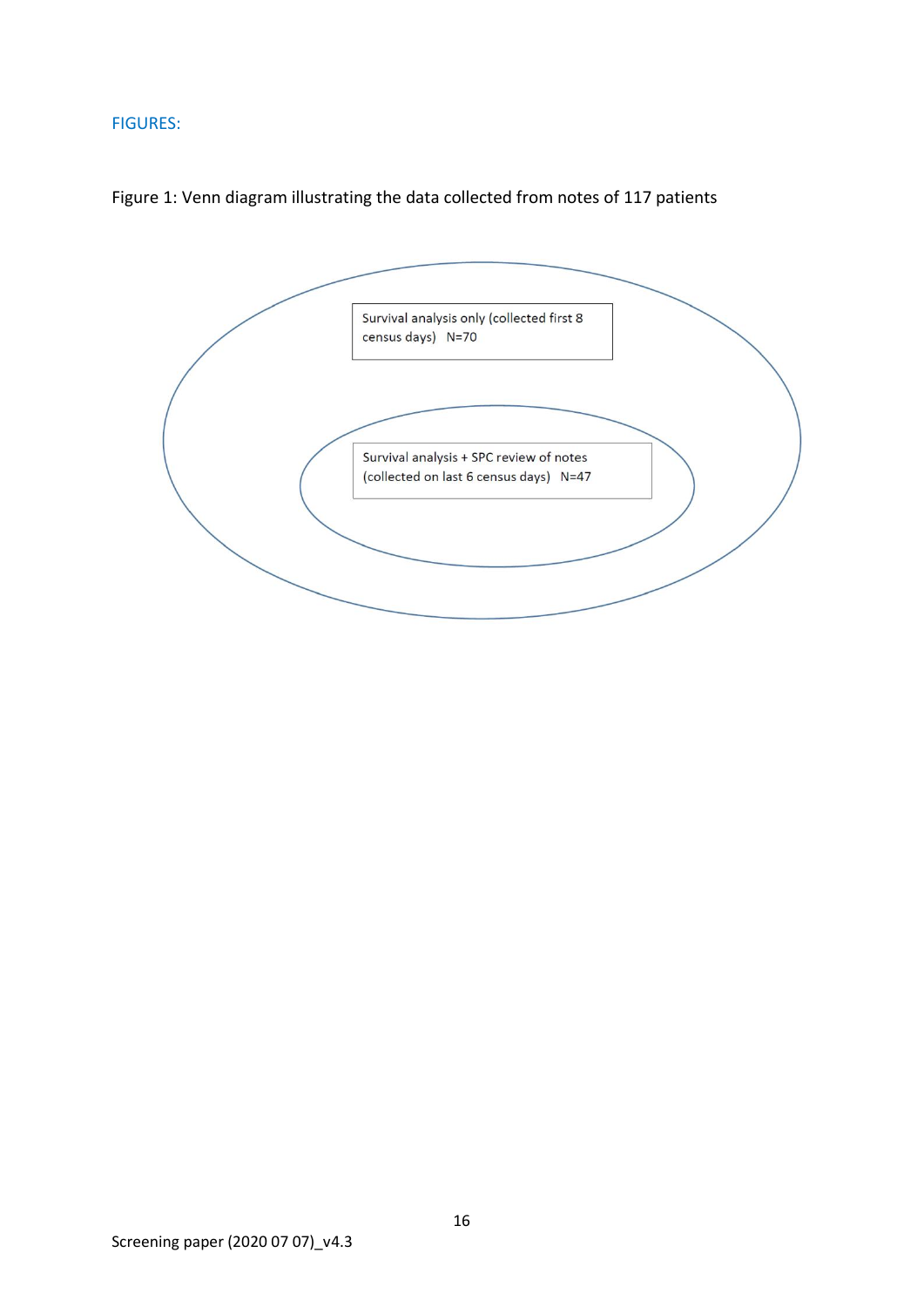### TABLES

# **Table 1: Demographic results**

| <b>Characteristics</b>           |                | Full sample (n=117)<br>6 & 12 month survival |                | Sub-sample<br>SPC needs assessment |  |
|----------------------------------|----------------|----------------------------------------------|----------------|------------------------------------|--|
|                                  |                | $(n=117)$                                    |                | $(n=47)$                           |  |
| Gender (%)                       |                |                                              |                |                                    |  |
| Female                           | 39             | (33)                                         | 16             | (34)                               |  |
| Male                             | 79             | (67)                                         | 31             | (66)                               |  |
| Age, mean (SD)                   |                | 52.3 (15.9)                                  |                | 55.4 (16.1)                        |  |
| Ethnicity (%)                    |                |                                              |                |                                    |  |
| White                            | 60(51)         |                                              | 24             | (51)                               |  |
| Asian                            | 15(13)         |                                              | 4              | (9)                                |  |
| <b>Black</b>                     | 4(3)           |                                              | $\overline{2}$ | (4)                                |  |
| Mixed                            | 3(3)           |                                              | $\mathbf{1}$   | (2)                                |  |
| Other                            | 35 (30)        |                                              | 16             | (34)                               |  |
| Liver diagnosis (n=117) (%)      |                |                                              |                |                                    |  |
| <b>ARLD</b>                      | 45             | (38)                                         | 17             | (36)                               |  |
| Auto Immune                      | 14             | (12)                                         | 6              | (13)                               |  |
| Mixed                            | 12             | (10)                                         | 8              | (17)                               |  |
| Acute hepatitis (DILI, HAV, ALF) | $11\,$         | (9)                                          | 3              | (6)                                |  |
| Viral                            | 10             | (9)                                          | 3              | (6)                                |  |
| Portal Hypertens + PV Thrombosis | $\overline{7}$ | (6)                                          | $\overline{a}$ | (9)                                |  |
| Other                            | 6              | (5)                                          | 3              | (6)                                |  |
| NASH/NAFLD                       | 5              | (4)                                          | $\overline{2}$ | (4)                                |  |
| <b>HCC</b>                       | $\pmb{4}$      | (3)                                          | $\pmb{0}$      | (0)                                |  |
| Cryptogenic                      | 3              | (3)                                          | $\mathbf{1}$   | (2)                                |  |
|                                  |                |                                              |                |                                    |  |
| <b>Prognostic tools</b>          |                |                                              |                |                                    |  |
| <b>MELD</b>                      |                |                                              |                |                                    |  |
| $0 - 9$                          | 22             | (19)                                         | 8              | (17)                               |  |
| $10 - 19$                        | 53             | (46)                                         | 17             | (37)                               |  |
| $20 - 29$                        | 33             | (28)                                         | 17             | (37)                               |  |
| 30-39                            | 8              | (7)                                          | 4              | (9)                                |  |
| mean (SD)                        | 16.8(7.5)      |                                              | 17.9           | (7.2)                              |  |
| <b>Bristol score</b>             |                |                                              |                |                                    |  |
| $0 - 2$                          | 74             | (63)                                         | 28             | (60)                               |  |
| $3+$                             | 43             | (37)                                         | 19             | (40)                               |  |
| Mean (SD)                        | 1.7            | (1.5)                                        | 2.02           | (1.6)                              |  |
| <b>SPICT</b>                     |                |                                              |                |                                    |  |
| Yes                              | 61             | (52)                                         | 20             | (43)                               |  |
| No                               | 57             | (48)                                         | 27             | (57)                               |  |

Key: ARLD = Alcohol related liver disease, NASH = non-alcoholic steatohepatitis, NAFLD = nonalcoholic fatty liver diseases; MELD = Model for End Stage Liver Disease, SD = Standard deviation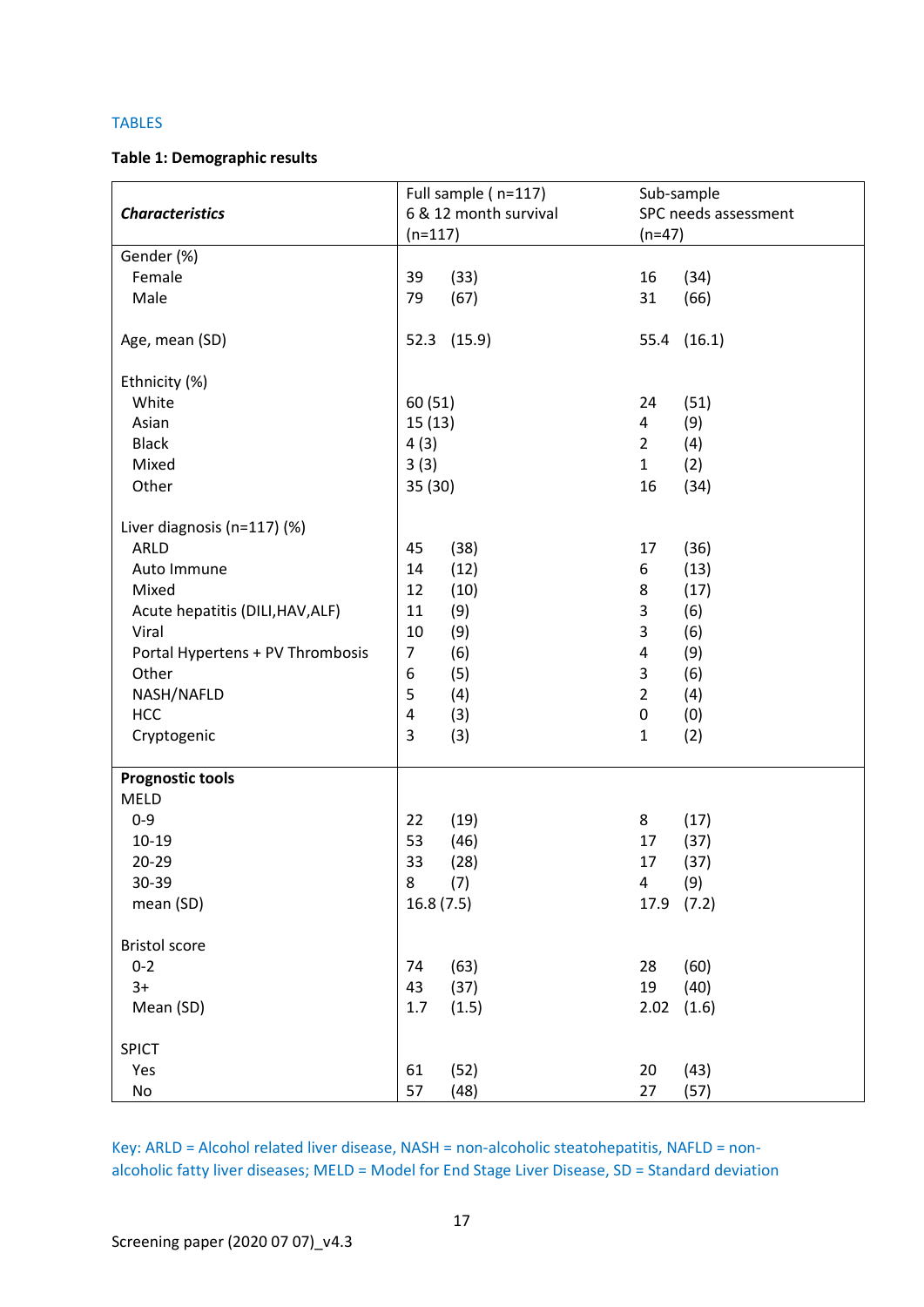**Table 2: Accuracy of SPICT and BPST for predicting need for referral to specialist palliative care, and twelve month mortality for patients.**

| Need for referral to palliative care |              |                |              |             |          |              |  |  |
|--------------------------------------|--------------|----------------|--------------|-------------|----------|--------------|--|--|
| Palliative                           | <b>SPICT</b> |                | <b>Total</b> | <b>BPST</b> |          | <b>Total</b> |  |  |
| Care                                 | N            | Υ              |              | <3          | $\geq$ 3 |              |  |  |
| No referral                          | 19           | $\overline{2}$ | 21           | 17          | 4        | 21           |  |  |
| Referral<br>required                 | 1            | 25             | 26           | 11          | 15       | 26           |  |  |
| Total                                | 20           | 27             | 47           | 28          | 19       | 47           |  |  |
| <b>Twelve month mortality</b>        |              |                |              |             |          |              |  |  |
|                                      | <b>SPICT</b> |                | <b>Total</b> | <b>BPST</b> |          | <b>Total</b> |  |  |
|                                      | N            | Υ              |              | $3$         | $\geq$ 3 |              |  |  |
| <b>Alive</b>                         | 48           | 28             | 76           | 56          | 19       | 75           |  |  |
| <b>Died</b>                          | 8            | 33             | 41           | 17          | 24       | 41           |  |  |
| Total                                | 56           | 61             | 117          | 73          | 43       | 116          |  |  |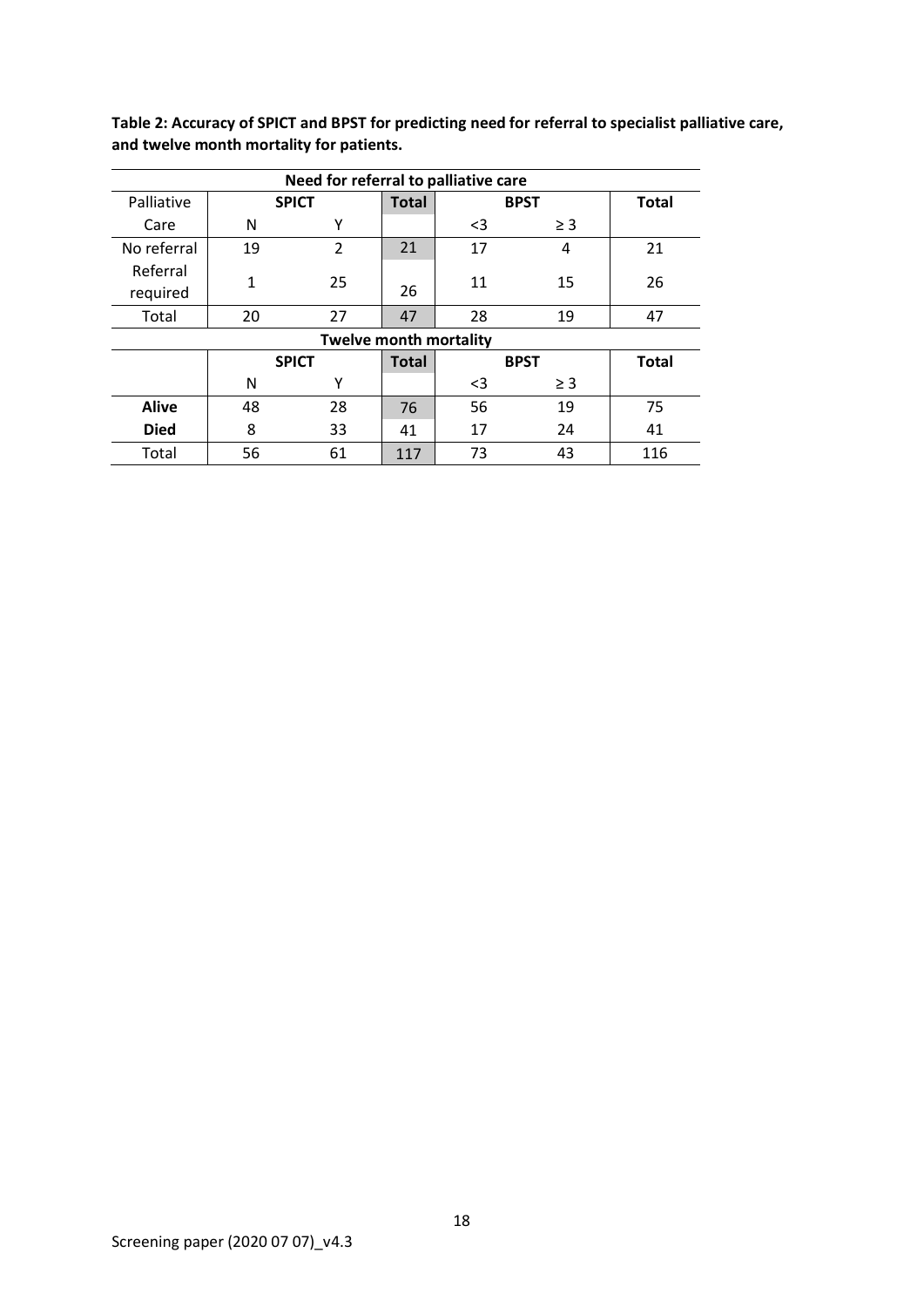|                                      | Sensitivity             | <b>Specificity</b>      | <b>Positive</b>                    | <b>Negative</b>                    | <b>AUROC</b>                         |  |  |  |  |
|--------------------------------------|-------------------------|-------------------------|------------------------------------|------------------------------------|--------------------------------------|--|--|--|--|
|                                      | (%)                     | (%)                     | predictive<br>value (%)            | predictive<br>value (%)            | (95% Confidence<br>Interval)         |  |  |  |  |
| Need for referral to palliative care |                         |                         |                                    |                                    |                                      |  |  |  |  |
| <b>MELD</b>                          |                         |                         |                                    |                                    | 0.605<br>(0.434 to 0.775)            |  |  |  |  |
| <b>SPICT</b>                         | 96.2<br>(80.4 to 99.9)  | 90.5<br>(69.6 to 98.8)  | 92.6<br>(75.7 to 99.9)             | 95.0<br>(75.1 to 99.9)             | 0.933<br>$(0.859 \text{ to } 1.00)$  |  |  |  |  |
| $BPST \geq 3$                        | 57.7<br>(39.9 to 76.6)  | 81.0<br>(58.1 to 94.6)  | 78.9<br>$(54.4 \text{ to } 93.9)$  | 60.7<br>$(40.6 \text{ to } 78.5)$  | 0.693<br>(0.564 to 0.823)            |  |  |  |  |
| <b>BPST</b><br>(score 0 to 5)        |                         |                         |                                    |                                    | 0.797<br>(0.656 to 0.938)            |  |  |  |  |
| Twelve month mortality               |                         |                         |                                    |                                    |                                      |  |  |  |  |
| <b>MELD</b><br>(score 6 to 40)       |                         |                         |                                    |                                    | 0.512<br>(0.488 to 0.536)            |  |  |  |  |
| <b>SPICT</b>                         | 80.5%<br>(65.1 to 91.2) | 63.2%<br>(51.3 to 73.9) | 54.1%<br>$(40.8 \text{ to } 66.9)$ | 85.7%<br>(73.8 to 93.6)            | 0.718<br>$(0.636 \text{ to } 0.800)$ |  |  |  |  |
| $BPST \geq 3$                        | 58.5%<br>(42.1 to 73.7) | 74.7%<br>(63.3 to 84.0) | 55.8%<br>(39.9 to 70.9)            | 76.7%<br>$(65.4 \text{ to } 85.8)$ | 0.660<br>$(0.575 \text{ to } 0.757)$ |  |  |  |  |
| <b>BPST</b><br>(score 0 to 5)        |                         |                         |                                    |                                    | 0.755<br>(0.666 to 0.843)            |  |  |  |  |

**Table 3: Prognostic tests results for predicting need for referral to palliative care and twelve month mortality.**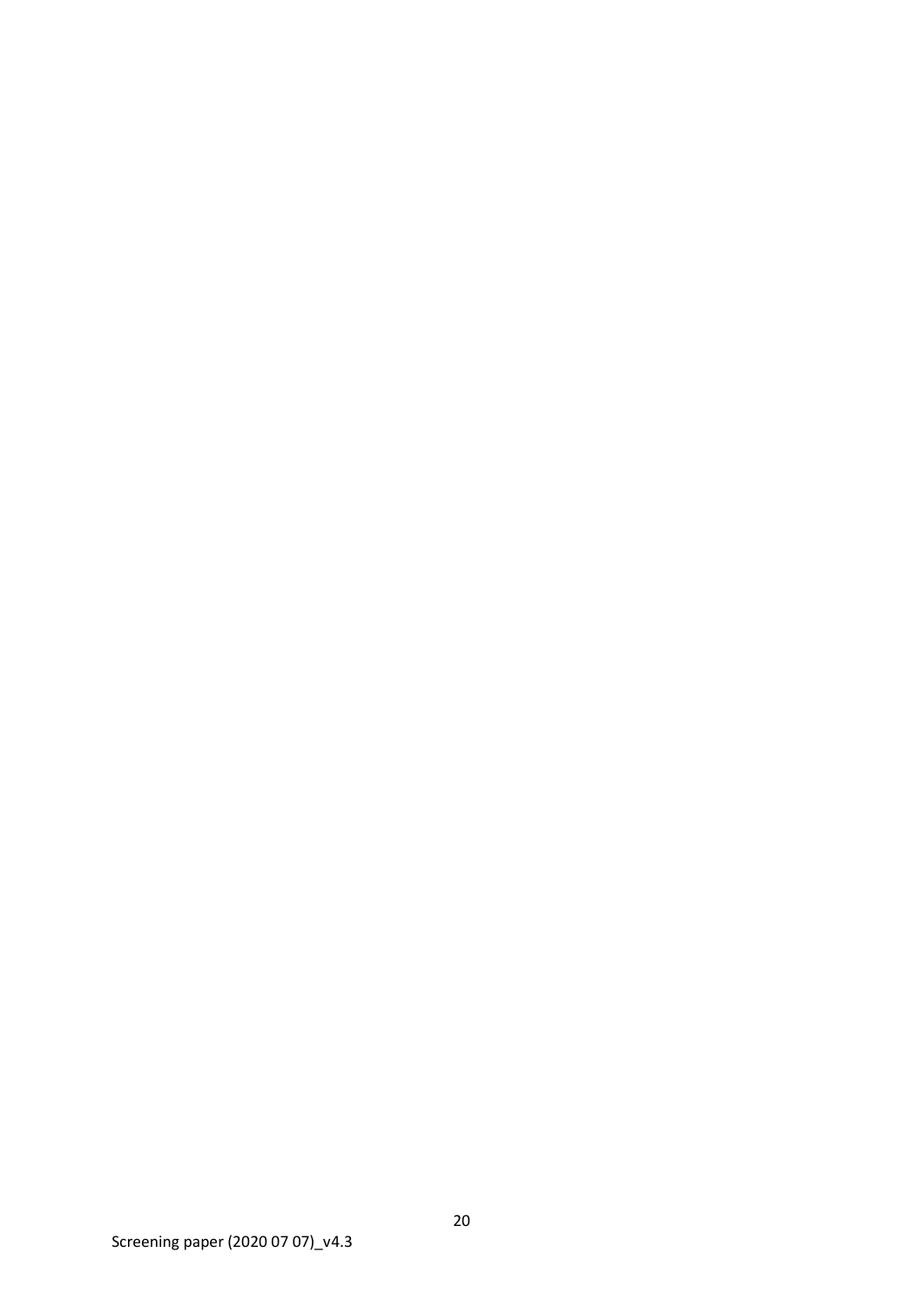#### **REFERENCES**

1. Wang FS, Fan JG, Zhang Z, Gao B, Wang HY. The global burden of liver disease: the major impact of China. Hepatology. 2014;60(6):2099-108.

2. Mokdad AA, Lopez AD, Shahraz S, Lozano R, Mokdad AH, Stanaway J, et al. Liver cirrhosis mortality in 187 countries between 1980 and 2010: a systematic analysis. BMC medicine. 2014;12(1):145.

3. Scaglione S, Kliethermes S, Cao G, Shoham D, Durazo R, Luke A, et al. The epidemiology of cirrhosis in the United States: a population-based study. Journal of clinical gastroenterology. 2015;49(8):690-6.

4. Blachier M, Leleu H, Peck-Radosavljevic M, Valla D-C, Roudot-Thoraval F. The burden of liver disease in Europe: a review of available epidemiological data. Journal of hepatology. 2013;58(3):593- 608.

5. Centers for Disease Control Prevention, National Center for Health Statistics. Underlying Cause of Death 1999–2017 on CDC WONDER Online Database. 2018.

6. Williams R, Aspinall R, Bellis M, Camps-Walsh G, Cramp M, Dhawan A, et al. Addressing liver disease in the UK: a blueprint for attaining excellence in health care and reducing premature mortality from lifestyle issues of excess consumption of alcohol, obesity, and viral hepatitis. The Lancet. 2014;384(9958):1953-97.

7. National Health Service. Condition: Cirrhosis[. https://www.nhs.uk/conditions/cirrhosis/](https://www.nhs.uk/conditions/cirrhosis/) [Accessed 11 April 2021].

8. Kimbell B, Boyd K, Kendall M, Iredale J, Murray SA. Managing uncertainty in advanced liver disease: a qualitative, multiperspective, serial interview study. BMJ open. 2015;5(11):e009241.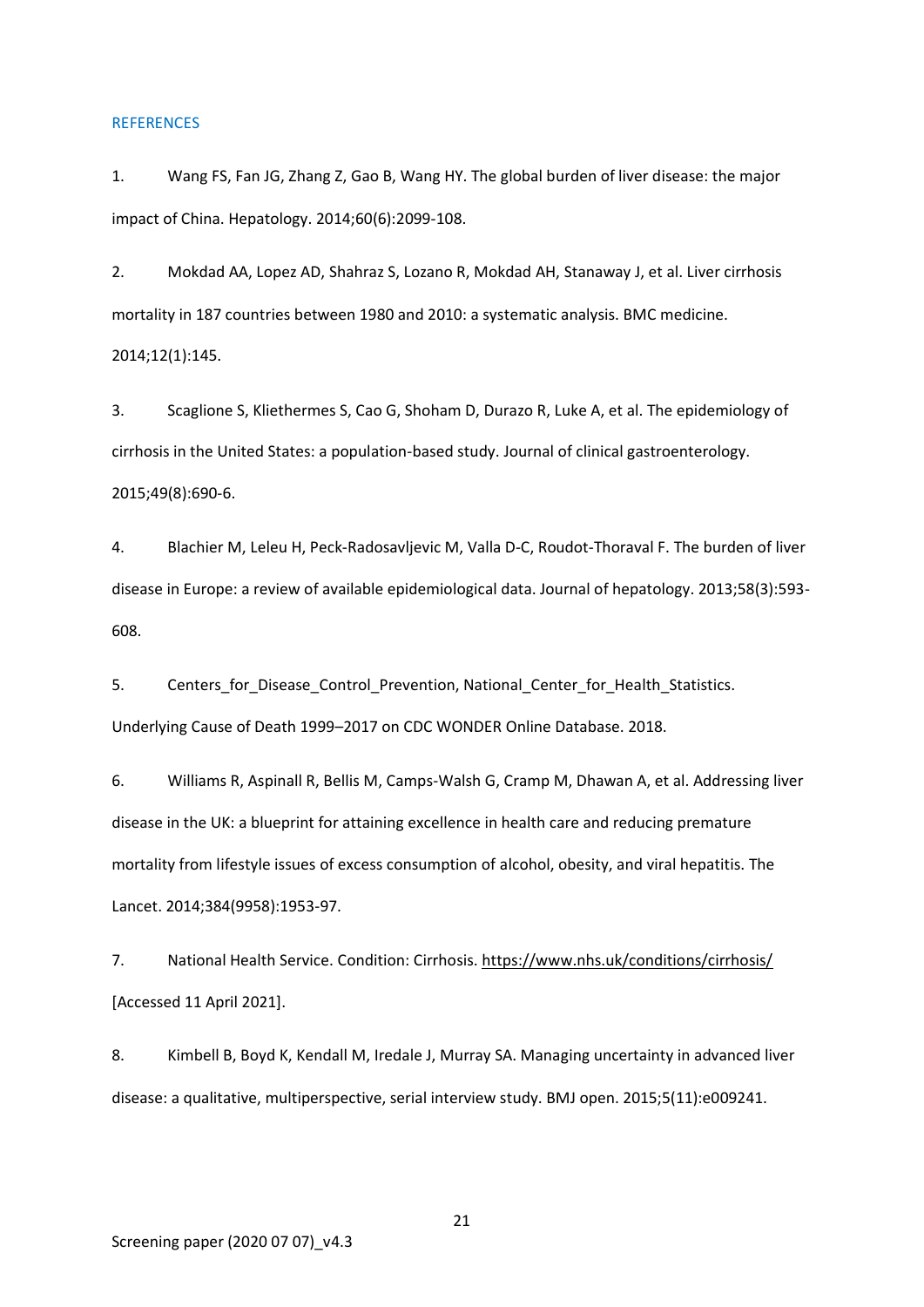9. Low J, Davis S, Vickerstaff V, Greenslade L, Hopkins K, Langford A, et al. Advanced chronic liver disease in the last year of life: a mixed methods study to understand how care in a specialist liver unit could be improved. BMJ open. 2017;7(8):e016887.

10.. Hudson B, Hunt V, Waylen A, McCune CA, Verne J, Forbes K. The incompatibility of healthcare services and end-of-life needs in advanced liver disease: A qualitative interview study of patients and bereaved carers. Palliative medicine. 2018;32(5):908-18.

11. Lamba S, Murphy P, McVicker S, Smith JH, Mosenthal AC. Changing end-of-life care practice for liver transplant service patients: structured palliative care intervention in the surgical intensive care unit. Journal of pain and symptom management. 2012;44(4):508-19.

12. Baumann AJ, Wheeler DS, James M, Turner R, Siegel A, Navarro VJ. Benefit of early palliative care intervention in end-stage liver disease patients awaiting liver transplantation. Journal of pain and symptom management. 2015 Dec 1;50(6):882-6.

13. Patel AA, Walling AM, Ricks-Oddie J, May FP, Saab S, Wenger N. Palliative care and health care utilization for patients with end-stage liver disease at the end of life. Clinical Gastroenterology and Hepatology. 2017 Oct 1;15(10):1612-9.

14. Hudson BE, Ameneshoa K, Gopfert A, Goddard R, Forbes K, Verne J, Collins P, Gordon F, Portal AJ, Reid C, McCune CA. Integration of palliative and supportive care in the management of advanced liver disease: development and evaluation of a prognostic screening tool and supportive care intervention. Frontline gastroenterology. 2017 Jan 1;8(1):45-52.16.

15. Highet G, Crawford D, Murray SA, Boyd K. Development and evaluation of the Supportive and Palliative Care Indicators Tool (SPICT): a mixed-methods study. BMJ supportive & palliative care. 2014 Sep 1;4(3):285-90.